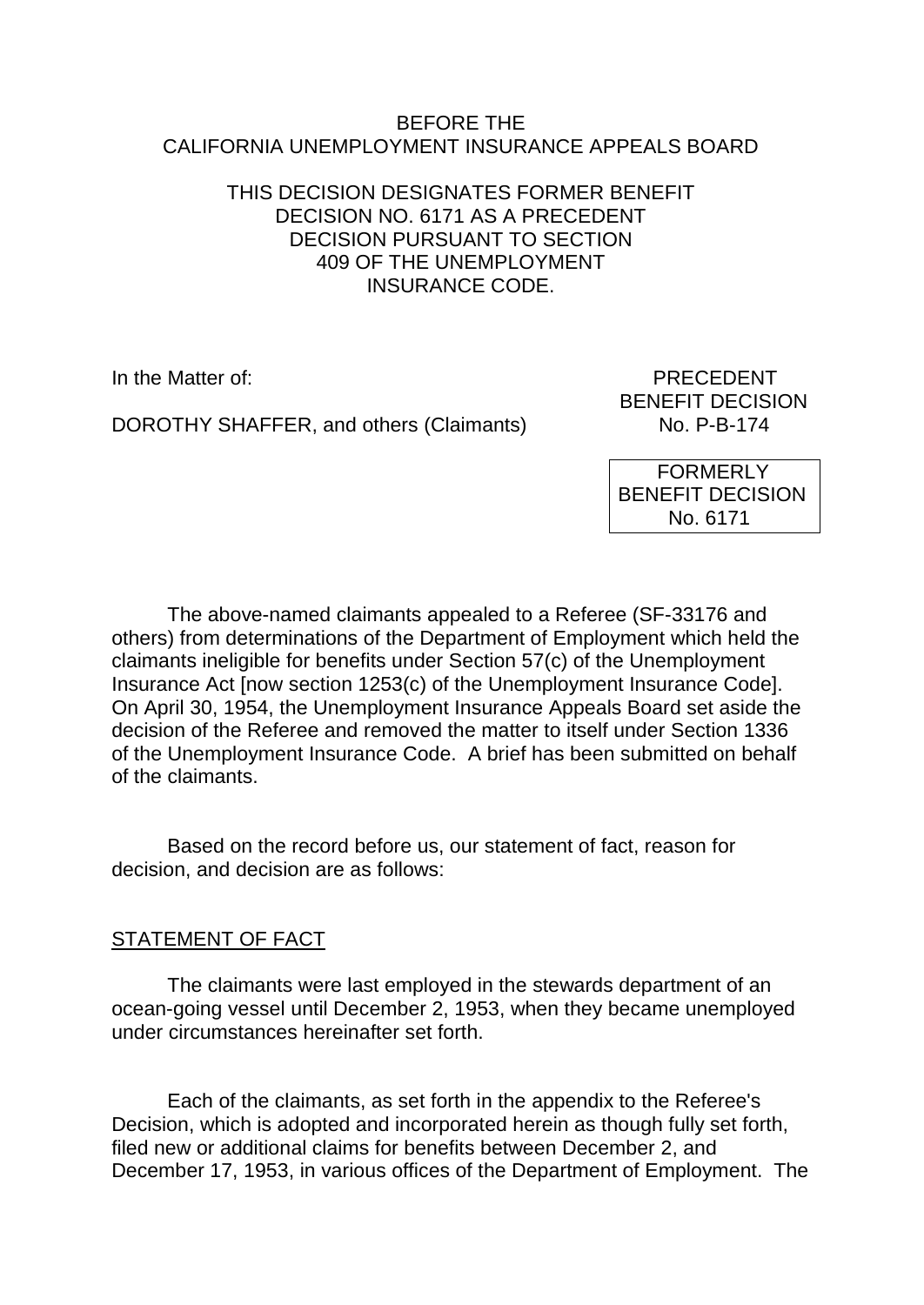Department issued determinations which in each instance held the claimants ineligible for benefits under Section 57(c) of the Unemployment Insurance Act. Each of the claimants again became employed by the same employer on or before December 17, 1953, and the period involved in this appeal with respect to individual claimants is not less than one nor more than two weeks.

The vessel on which the claimants were employed was laid up in dry dock for annual overhaul from December 2, 1953, until December 17, 1953. The members of the deck and engine departments were laid off by the employer, but the members of the stewards department were placed on leave of absence. Notice to this effect was posted on the ship's bulletin board and given to each member of the stewards department. The claimants would have forfeited their rights under the leave had they registered with the Central Registration Office, the only present means to obtain employment at sea. Because of conditions in the shipping industry and the large number of individuals unemployed at the time of layoff who would have had priority under the registration rules over the claimants, the claimants could not have expected permanent employment through the registration office for several months after such registration. There is a labor market in shore side work on a temporary basis for the claimants in the occupations which they follow at sea, and they assert that they were at all times prepared to accept it. The record discloses that some of the claimants applied for such work and that others did not. In prior years during the lay up of the vessel on which the claimants are employed, their employer issued notices of reduced earnings for the period of layoff and the claimants were paid benefits upon presentation of such notices. For reasons undisclosed by the record, such notices were not issued on this occasion. A Department representative testified that if claims had been filed on a partial basis, the claimants would not have been denied benefits. It is the contention of the Department, that the claimants should have sought work on their own behalf in order to be eligible for benefits.

# REASON FOR DECISION

Pertinent to this case are the following provisions of Section 57 of the Unemployment Insurance Act [now section 1253 of the Unemployment Insurance Code].

"An unemployed individual shall be eligible to receive benefits with respect to any week only if the commission finds that: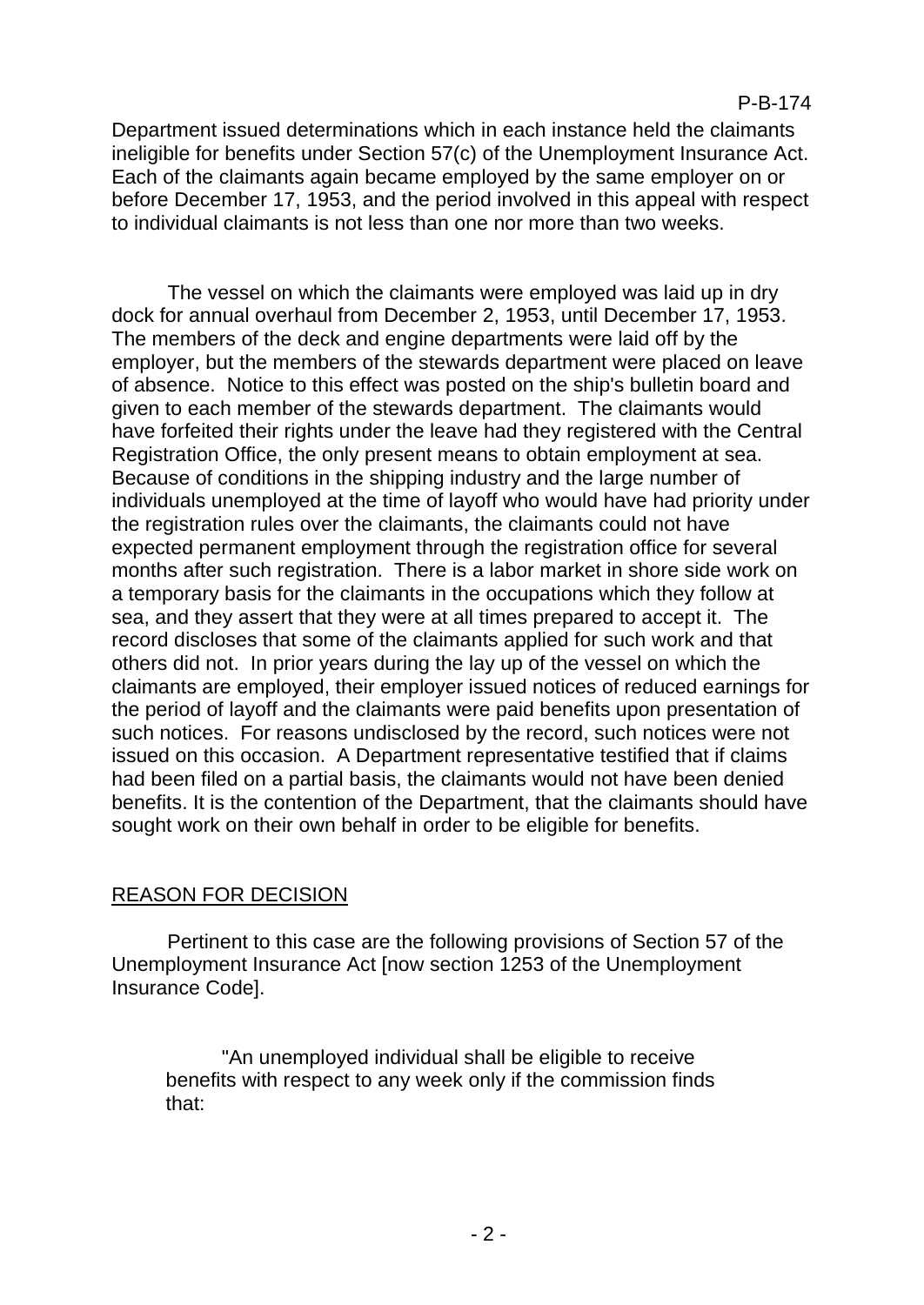"(a) A claim for benefits with respect to such week has been made in accordance with such regulations as the commission may prescribe.

"(b) He has registered for work, and thereafter continued to report, at a public employment office or such other place as the commission may approve, except that either or both of the requirements of this subdivision may be waived or altered by authorized regulation as to partially employed individuals attached to regular jobs.

"(c) He was able to work and available for work for such week.

\* \* \*

"(e) He has made such effort to seek work on his own behalf as may be required in accordance with such regulations as the commission shall prescribe."

Also pertinent are the following sections of Title 22 of the California Administrative Code:

"200(k) [now section 1252-1]. 'Partially unemployed individual' means an individual who, during a particular week:

"(1) Earned less than his weekly benefit amount,

"(2) Was employed by a regular employer,

"(3) Worked less than his normal customary full-time hours for such regular employer because of lack of full-time work.

"(4) Was during such week continuously attached to his employer from the standpoint that there did not occur any severance of the employer-employee relationship."

\* \* \*

"210 [now section 1326-6]. Employer Responsibility in the Initiation of a First Claim for Partial Benefits in a Benefit Year. (a) Not later than five days after the termination of any week in which an employer has had in his employ an individual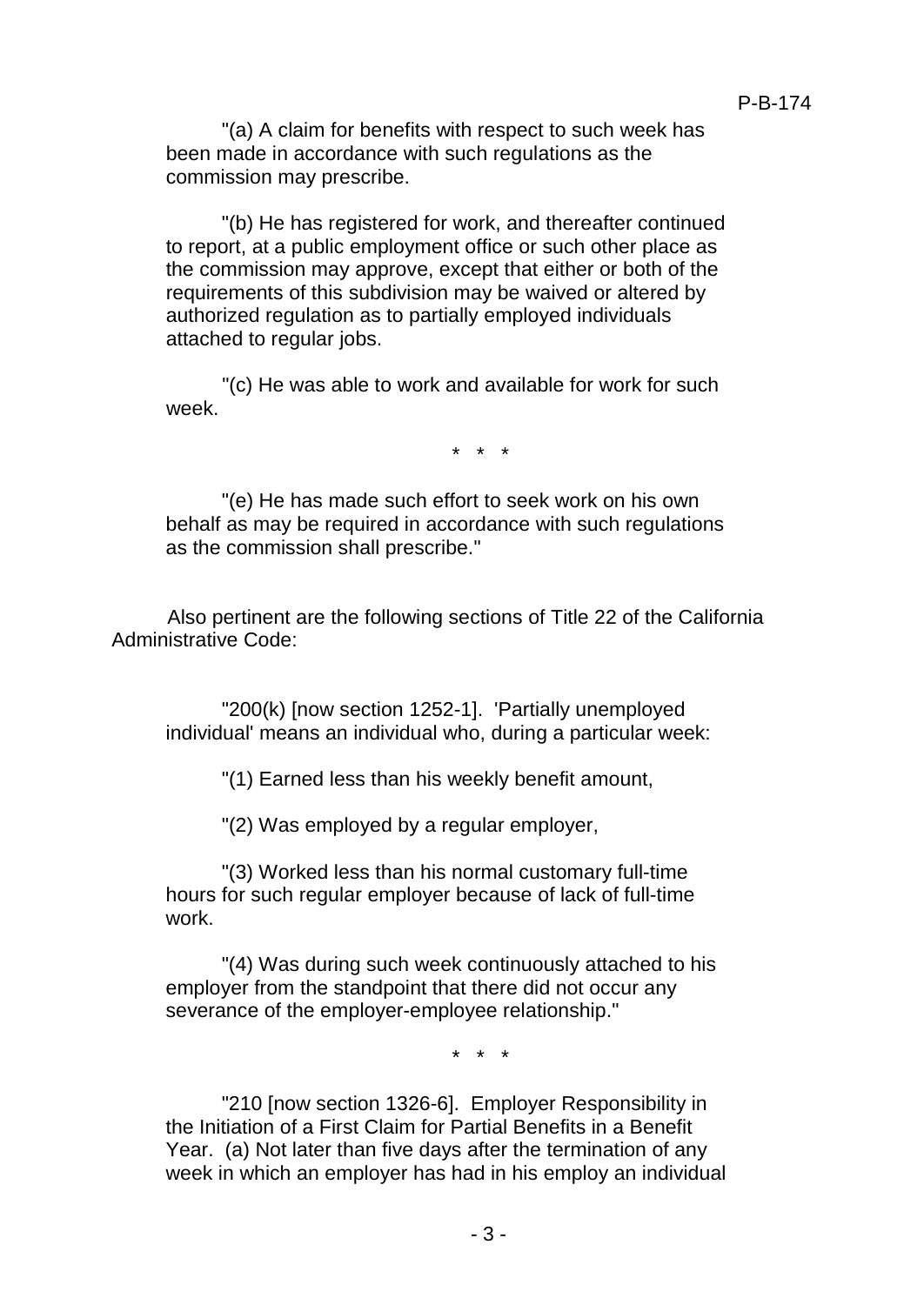whose services have not been terminated and who had less than four full days of work, or the time or dollar earnings equivalent thereof, and such individual earned less than \$25, and in any event when such individual in a week of less than full-time work earns less than \$10 because of lack of work, such employer shall give each such individual a completed copy of Form DE 2063, Notice of Reduced Earnings."

\* \* \*

"211 [now section 1326-7]. Employer to Furnish Evidence of Partial Unemployment. (a) After an employer has been notified of a claimant's weekly benefit amount, such employer shall, not later than five days after the termination of each week of partial unemployment, furnish the claimant with a copy of Form DE 2063, Notice of Reduced earnings, or furnish the claimant with a pay envelope, pay check stub, or copy thereof, or any other suitable medium."

\* \* \*

"209 [now section 1253(c)-1]. Claimant's Effort to Seek Work on Own Behalf. A claimant is ineligible for unemployment compensation benefits for any period for which the department finds that he has failed to make reasonable effort to seek work on his own behalf. The facts and circumstances in each case shall be considered in determining whether such reasonable effort has been made. The claimant shall be required to show that he has, in addition to registering for work pursuant to Section 203 of these regulations, followed a course of action which is reasonably designed to result in his prompt reemployment in suitable work, considering the customary methods of obtaining work in his usual occupation or for which he is reasonably suited, and the current condition of the labor market."

\* \* \*

"Provisions of this section do not apply to claimants applying for benefits for a week of partial unemployment."

The failure of the claimants' employer to provide them with certifications of reduced earnings was not determinative of their status as partially employed individuals. That they performed no services and earned no wages during the weeks for which benefits are claimed also does not establish that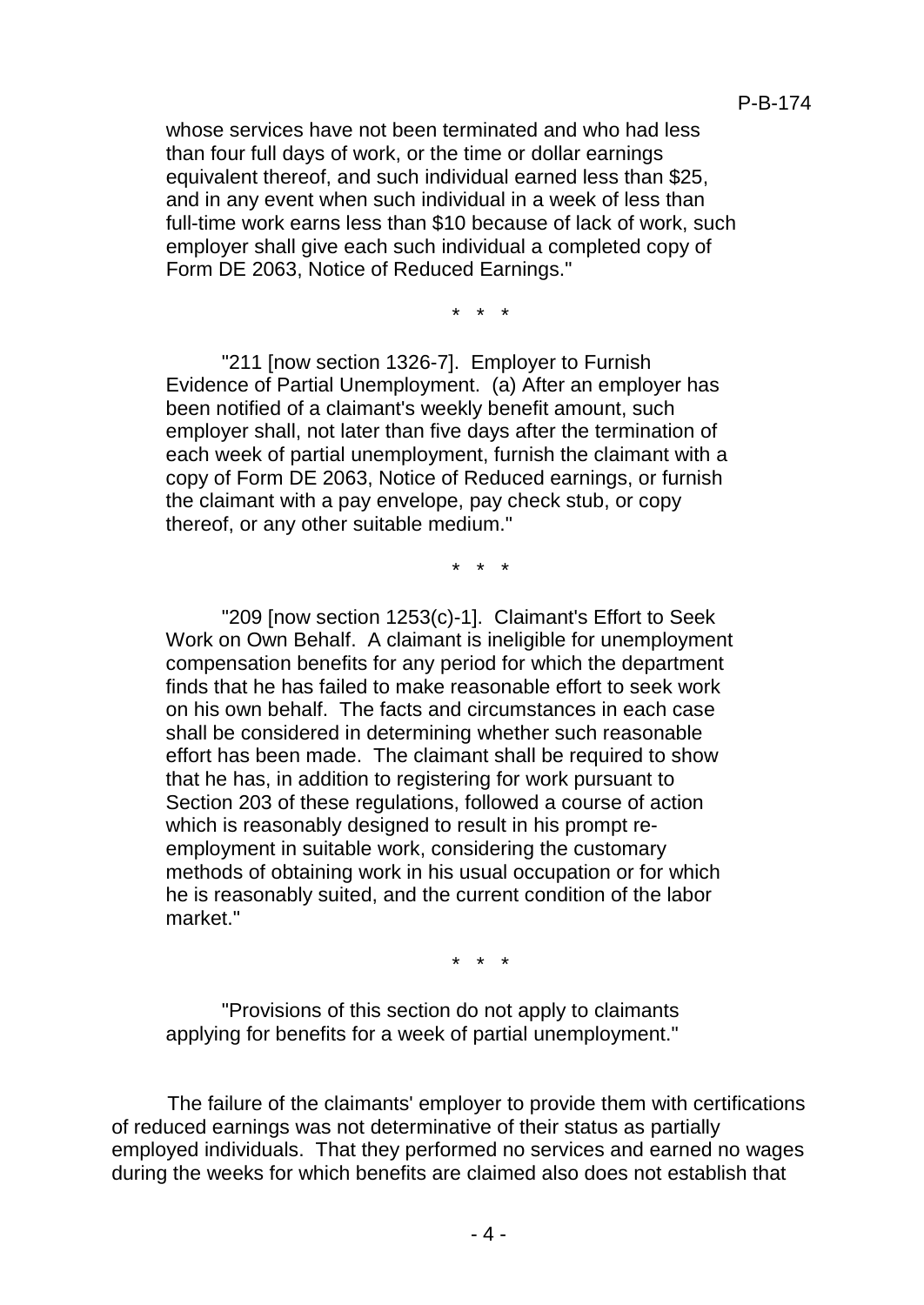they were not partially employed, as an individual who is totally unemployed for no more than two consecutive weeks may come within the scope of the partial claims procedure (Benefit Decision No. 4647). During the weeks involved herein, the claimants were continually attached to their employer by reason of a leave of absence for a period of not more than two consecutive weeks during which no work was available to them with that employer. Under the circumstances here presented, the claimants were partially employed irrespective of the manner in which their claims were filed (Benefit Decision No. 5975).

Although the leave of absence was for a period somewhat in excess of two weeks, the claimants were not totally unemployed for more than two consecutive weeks and hence the period of their leave of absence did not remove the claimants from the scope of the partial claims procedure. In addition, Section 209 of the Administrative Code specifically exempts partially unemployed individuals from seeking work on their own behalf, and hence the failure of some of the claimants to apply for work on their own initiative, is immaterial to their eligibility for benefits.

A partially employed individual must meet the availability requirements of the Act (Benefit Decision No. 5975). His availability is a limited one in the sense that he need only accept such suitable temporary work as may be offered him which would not prevent his return to work for his regular employer (Benefit Decision No. 5011). In the instant case, there was temporary shore side work for the claimants in their usual occupations irrespective of their failure to register with the Central Registration Office. Some of the claimants applied for such work. As to the others there is no evidence to contradict their assertion that they were prepared to accept it. Under such circumstances, the claimants were available for work.

The present case is to be distinguished from Benefit Decision No. 5980. In the cited case, the claimant was held unavailable because he limited himself to employment on one vessel on which he had had only short time employment and on which he had only vague prospects of re-employment in the immediate future. The present case is also distinguishable from other cases involving maritime claimants who were held ineligible because of failure to comply strictly with the union registration rules (Benefit Decision No. 4987).

By reason of the foregoing considerations, it is our conclusion that there was no basis for a denial of benefits under Section 57 of the Act.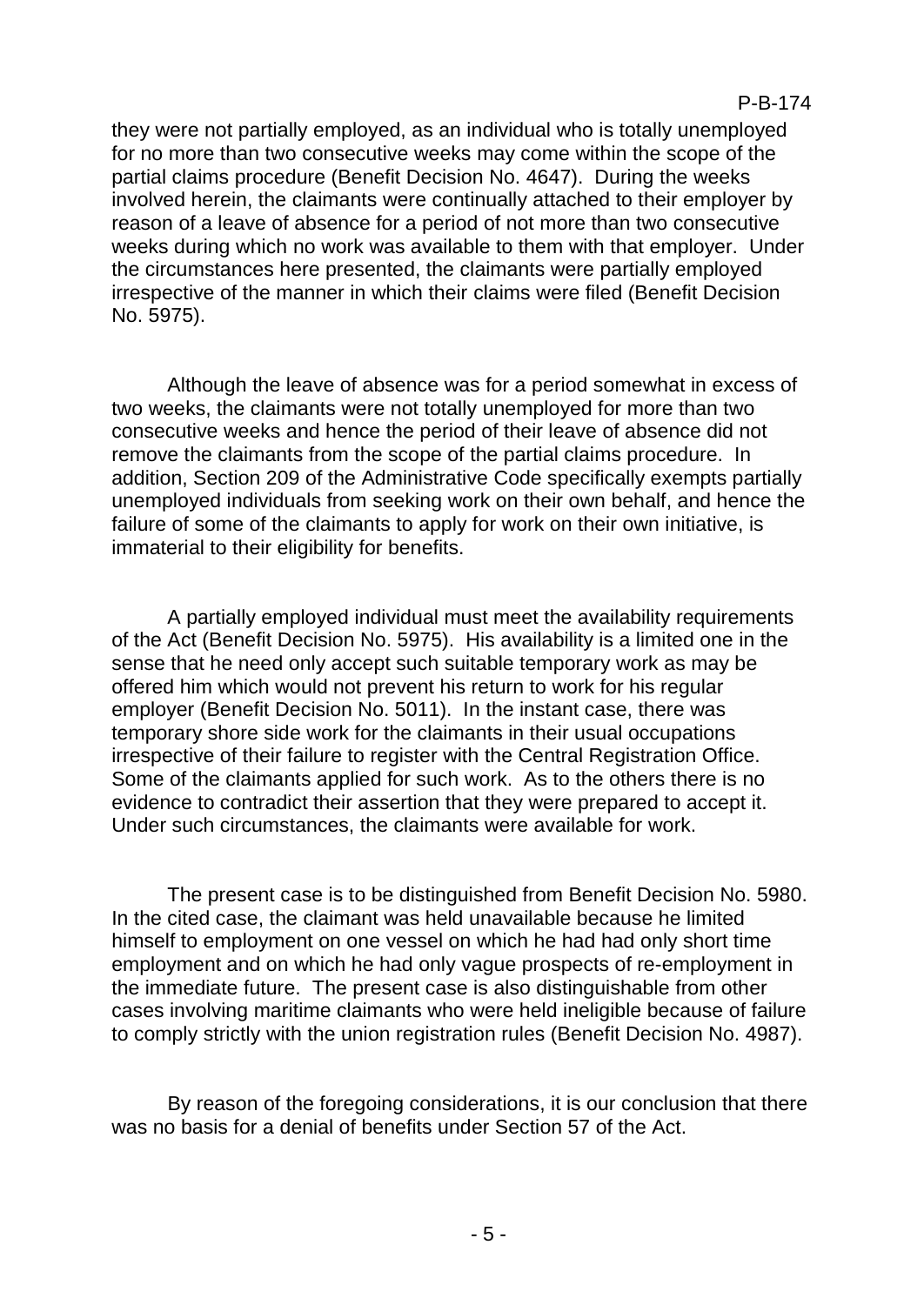## **DECISION**

The determinations of the Department are reversed. Benefits are payable provided the claimants are otherwise eligible.

Sacramento, California, January 6, 1976

# CALIFORNIA UNEMPLOYMENT INSURANCE APPEALS BOARD

DON BLEWETT, Chairperson

MARILYN H. GRACE

CARL A. BRITSCHGI

RICHARD H. MARRIOTT

DISSENTING - Written Opinion Attached

HARRY K. GRAFE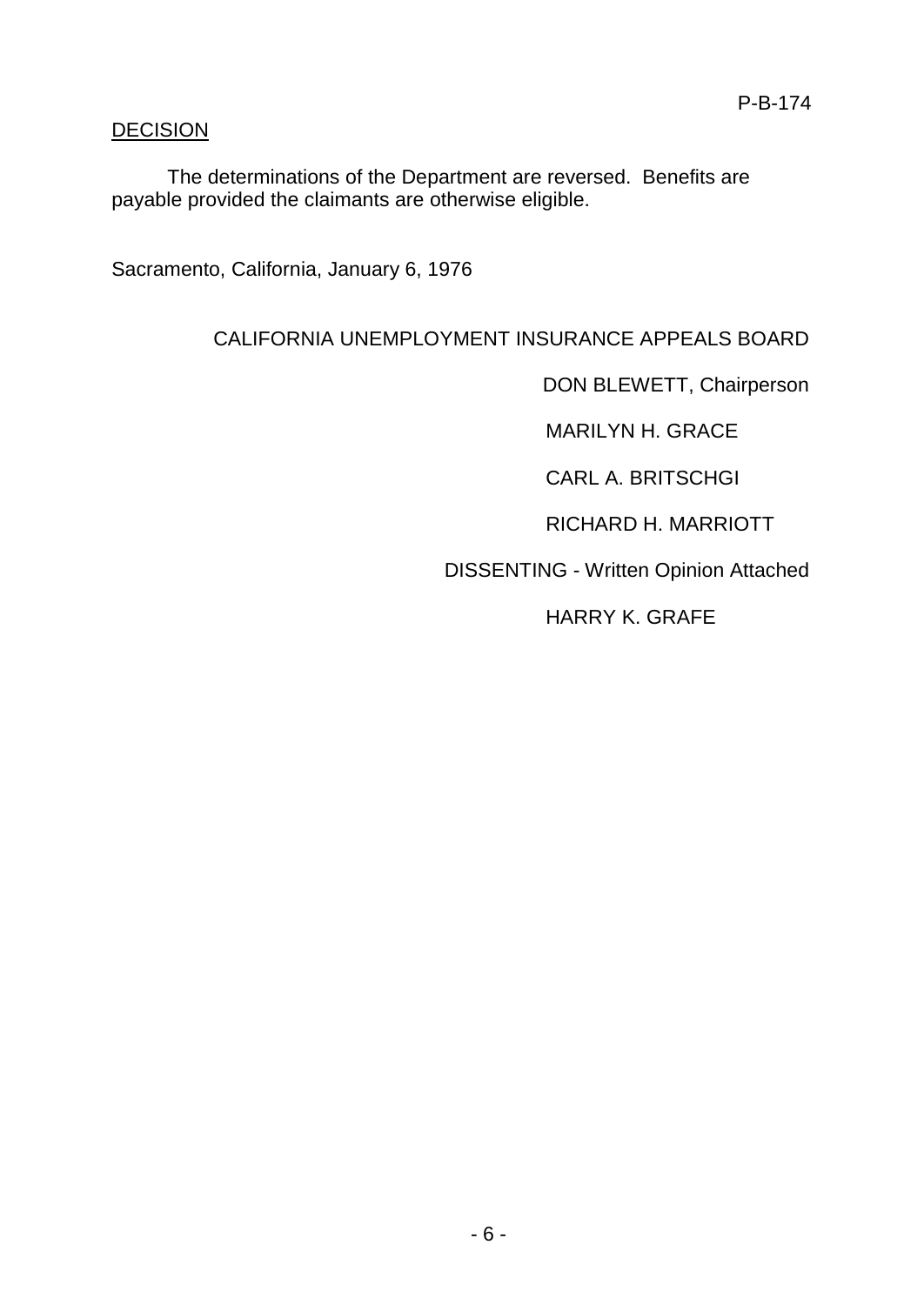### DISSENTING OPINION

I dissent for the reasons set forth in my dissenting opinion in Appeals Board Decision No. P-B-168.

In addition, I note that this case was "taken over" "by the Board pursuant to section 1336 of the Unemployment Insurance Code. There is no record available for our review (contrary to the statement in the second paragraph of the majority decision); therefore we are unable to ascertain whether the Board's removal of the case to itself was timely within the meaning of Isobe v. California Unemployment Insurance Appeals Board (11 Cal. 3d 313). The court in Isobe ruled that the ten-day limitation within which an appeal can be taken to this Board from a Referee's decision is also the jurisdictional time limit within which the Board can act to remove a case to itself.

In the instant case, we have no way of knowing whether the Board's "take-over" action was timely, and there is doubt whether the Board actually had jurisdiction to consider this matter originally, let alone whether the current Board can raise it to precedent status. If we follow the presumption that each Government action preceding the Board's "take-over" was performed in due course, it would appear that the Board's removal was in excess of the ten-day limit. I reach this conclusion on the basis of the dates on which claimants filed for benefits, the time required for the Department to process claims, and the assumption that the appeals to the Referee were disposed of within 30 days in accordance with federal standards. Under these assumed facts, the Board's "take-over" on April 30, 1954 would seem to be beyond the ten-day limit prescribed in Isobe, and there is a lack of jurisdiction to further consider the Referee's decision.

Moreover, the majority decision adopts and incorporates therein by reference the Referee's decision. However, not one member of the majority has seen the Referee's decision, it having been destroyed with the records of this case. Thus, on its face, the majority decision contains a fatal flaw, and for this reason alone, the decision should not have been exhumed from its final resting place.